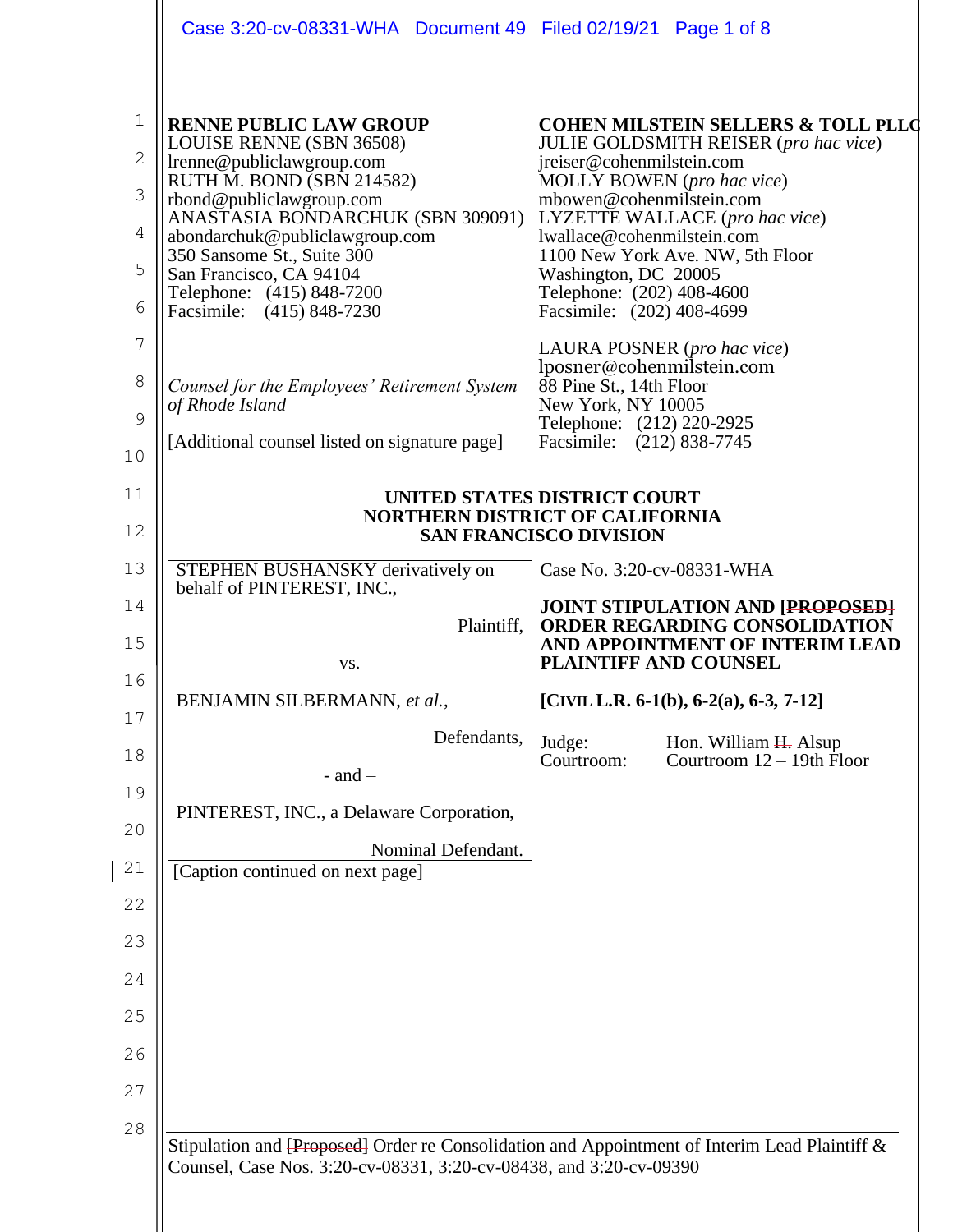|                              | Case 3:20-cv-08331-WHA  Document 49  Filed 02/19/21  Page 2 of 8                                                                                                    |                                                                                 |  |
|------------------------------|---------------------------------------------------------------------------------------------------------------------------------------------------------------------|---------------------------------------------------------------------------------|--|
|                              |                                                                                                                                                                     |                                                                                 |  |
| $\mathbf{1}$<br>$\mathbf{2}$ | THE EMPLOYEES' RETIREMENT<br>SYSTEM OF RHODE ISLAND derivatively<br>on behalf of PINTEREST, INC.,                                                                   | Case No. 3:20-cv-08438-WHA                                                      |  |
| 3                            | Plaintiff,                                                                                                                                                          |                                                                                 |  |
| 4                            | VS.                                                                                                                                                                 |                                                                                 |  |
| 5                            | BENJAMIN SILBERMANN, et al,                                                                                                                                         |                                                                                 |  |
| 6                            | Defendants,                                                                                                                                                         |                                                                                 |  |
| 7                            | - and $-$                                                                                                                                                           |                                                                                 |  |
| 8                            | PINTEREST, INC.,                                                                                                                                                    |                                                                                 |  |
| 9                            | Nominal Defendant.                                                                                                                                                  |                                                                                 |  |
| 10                           | SAL TORONTO, TRUSTEE OF THE<br>ELLIEMARIA TORONTO ESA, derivatively<br>on behalf of PINTEREST, INC.,                                                                | Case No. 3:20-cv-09390-WHA                                                      |  |
| 11                           | Plaintiff,                                                                                                                                                          |                                                                                 |  |
| 12                           | VS.                                                                                                                                                                 |                                                                                 |  |
| 13                           | BENJAMIN SILBERMANN, et al,                                                                                                                                         |                                                                                 |  |
| 14                           | Defendants,                                                                                                                                                         |                                                                                 |  |
| 15                           | $-$ and $-$                                                                                                                                                         |                                                                                 |  |
| 16                           | PINTEREST, INC.,                                                                                                                                                    |                                                                                 |  |
| 17                           | Nominal Defendant.                                                                                                                                                  |                                                                                 |  |
| 18                           |                                                                                                                                                                     |                                                                                 |  |
| 19                           |                                                                                                                                                                     | Plaintiffs Stephen Bushansky ("Bushansky"), The Employees' Retirement System of |  |
| 20                           | Rhode Island ("ERSRI"), and Sal Toronto, Trustee of the EllieMaria Toronto ESA ("Toronto")                                                                          |                                                                                 |  |
| 21                           | (together, "Plaintiffs") and Defendants Pinterest, Inc., Benjamin Silbermann, Evan Sharp, Todd                                                                      |                                                                                 |  |
| 22                           | Morgenfeld, Jeremy Levine, Jeffrey Jordan, Gokul Rajaram, Fredric Reynolds, Leslie Kilgore, and                                                                     |                                                                                 |  |
| 23                           | Michelle Wilson (together, "Defendants") (Plaintiffs and Defendants are, collectively, the                                                                          |                                                                                 |  |
| 24                           | "Parties") stipulate as follows regarding consolidation, appointment of interim lead plaintiff and                                                                  |                                                                                 |  |
| 25                           | executive committee plaintiffs, and interim lead counsel, executive committee counsel, and liaison                                                                  |                                                                                 |  |
| 26<br>27                     | counsel in Case Nos. 3:20-cv-08331, 3:20-cv-08438, and 3:20-cv-09390:                                                                                               |                                                                                 |  |
| 28                           | Stipulation and [Proposed] Order re Consolidation and Appointment of Interim Lead Plaintiff &<br>Counsel, Case Nos. 3:20-cv-08331, 3:20-cv-08438, and 3:20-cv-09390 |                                                                                 |  |
|                              |                                                                                                                                                                     |                                                                                 |  |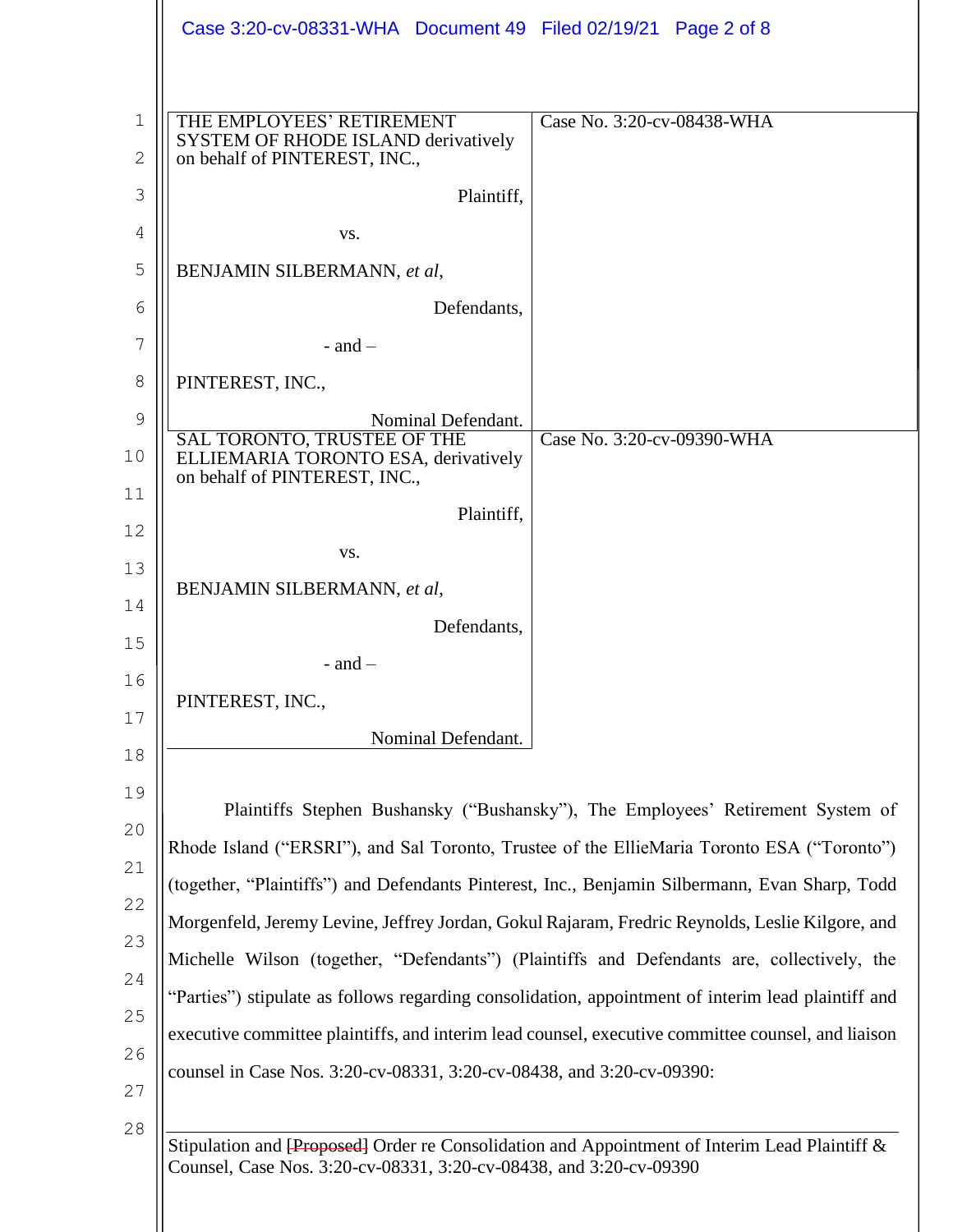## Case 3:20-cv-08331-WHA Document 49 Filed 02/19/21 Page 3 of 8

1 2 3 WHEREAS, there are three related shareholder derivative actions pending before the Court, brought by Plaintiffs Bushansky (filed November 25, 2020), ERSRI (filed November 30, 2020), and Toronto (filed December 29, 2020);

4

5

6

WHEREAS, on December 22, 2020, Bushansky and ERSRI filed a motion for consolidation of the *Bushansky* and *ERSRI* actions and for appointment of interim co-lead plaintiffs, interim co-lead counsel, and interim liaison counsel (the "Consolidation Motion");

7 8 9 WHEREAS, on January 14, 2021, Toronto filed an administrative motion to continue the January 28, 2021 hearing and to enlarge the time for Toronto to file an opposition to the Consolidation Motion (*see Bushansky* action, Dkt. No. 41) (the "Administrative Motion");

10 11 12 13 WHEREAS, on January 20, 2021, the Parties filed a joint stipulation regarding the Administrative Motion and a briefing and hearing schedule on cross-motions for consolidation and appointment of interim co-lead plaintiffs, interim lead counsel, and interim liaison counsel (the "Joint Stipulation");

14 15 16 WHEREAS, on January 20, 2021, the Court entered the Joint Stipulation and ordered Toronto's cross-motion to be filed by January 21, 2021 and ERSRI and Bushansky's opposition briefs to be filed by January 28, 2021 and continuing the motion hearing to February 25, 2021;

17 18 19 WHEREAS, following the filing of the Joint Stipulation, Plaintiffs met and conferred and ERSRI and Bushansky agreed to withdraw their Consolidation Motion and Toronto agreed to withdraw his Administrative Motion, effective upon the Court's approval of this stipulation;

20 21 22 23 WHEREAS, the Parties agree that the *Bushansky*, *ERSRI*, and *Toronto* actions (the "Related Actions") involve common questions of law and fact, and assert substantially similar derivative claims against members of Pinterest's Board of Directors and certain of the Company's officers, such that consolidation would result in a substantial savings of judicial effort;

24 25 26 WHEREAS, if the Related Actions are consolidated, Plaintiffs in the Related Actions are prepared to file within seven days of entry of the order a consolidated complaint that would be the operative complaint in the consolidated action;

27

28

WHEREAS, the Parties agree that deferring the Defendants' response until after Plaintiffs

Stipulation and <del>[Proposed]</del> Order re Consolidation and Appointment of Interim Lead Plaintiff & Counsel, Case Nos. 3:20-cv-08331, 3:20-cv-08438, and 3:20-cv-09390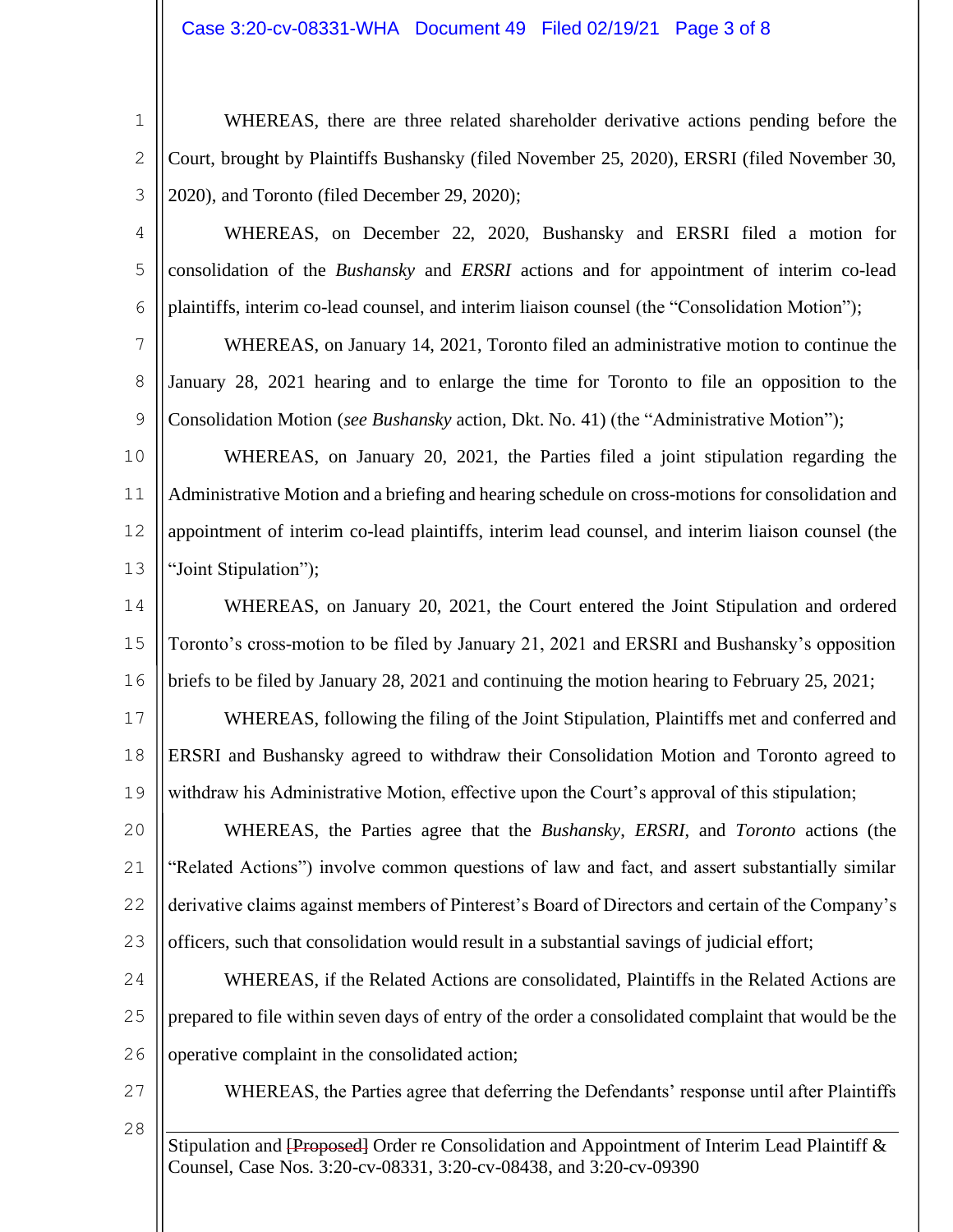## Case 3:20-cv-08331-WHA Document 49 Filed 02/19/21 Page 4 of 8

| $1\,$         |                                                                                                         | file the anticipated consolidated complaint will conserve party and judicial resources;                                                                             |
|---------------|---------------------------------------------------------------------------------------------------------|---------------------------------------------------------------------------------------------------------------------------------------------------------------------|
| $\mathbf{2}$  |                                                                                                         | WHEREAS, the Plaintiffs seek appointment of ERSRI as Interim Lead Plaintiff and                                                                                     |
| 3             |                                                                                                         | Bushansky and Toronto as Interim Executive Committee Plaintiffs;                                                                                                    |
| 4             |                                                                                                         | WHEREAS, the Plaintiffs seek appointment of Cohen Milstein Sellers & Toll PLLC                                                                                      |
| 5             |                                                                                                         | "Cohen Milstein") as Interim Lead Counsel, WeissLaw LLP ("WeissLaw") and Bottini & Bottini,                                                                         |
| 6             |                                                                                                         | Inc. ("Bottini & Bottini") as Interim Executive Committee Counsel, and the Renne Public Law                                                                         |
| 7             |                                                                                                         | Group as Interim Liaison Counsel; and                                                                                                                               |
| 8             | WHEREAS, Defendants take no position on the appointment of interim lead plaintiffs or                   |                                                                                                                                                                     |
| $\mathcal{G}$ | counsel;                                                                                                |                                                                                                                                                                     |
| 10            |                                                                                                         | IT IS HEREBY STIPULATED AND AGREED by the parties in the above-captioned                                                                                            |
| 11            |                                                                                                         | actions, subject to the Court's approval, by and through their undersigned counsel:                                                                                 |
| 12            | 1.                                                                                                      | The above-captioned cases and any related actions subsequently filed in this                                                                                        |
| 13            |                                                                                                         | District are hereby consolidated pursuant to Rule 42(a) of the Federal Rules of Civil Procedure.                                                                    |
| 14            | The consolidated caption shall be <i>In re Pinterest Derivative Litigation</i> , Lead Case No. 3:20-cv- |                                                                                                                                                                     |
| 15            | 08331-WHA.                                                                                              |                                                                                                                                                                     |
| 16            | 2.                                                                                                      | A consolidated complaint shall be filed within seven days of entry of an order                                                                                      |
| 17            | approving this stipulation.                                                                             |                                                                                                                                                                     |
| 18            | 3.                                                                                                      | Defendants are not required to answer or otherwise respond to the current                                                                                           |
| 19            |                                                                                                         | complaints in the above-captioned cases.                                                                                                                            |
| 20            | 4.                                                                                                      | ERSRI is hereby appointed Interim Lead Plaintiff.                                                                                                                   |
| 21            | 5.                                                                                                      | Bushansky and Toronto are hereby appointed Interim Executive Committee                                                                                              |
| 22            | Plaintiffs.                                                                                             |                                                                                                                                                                     |
| 23            | 6.                                                                                                      | Cohen Milstein is hereby appointed Interim Lead Counsel.                                                                                                            |
| 24            | 7.                                                                                                      | WeissLaw and Bottini & Bottini are hereby appointed Interim Executive                                                                                               |
| 25            | Committee Counsel.                                                                                      |                                                                                                                                                                     |
| 26            | 8.                                                                                                      | The Renne Public Law Group is hereby appointed Interim Liaison Counsel.                                                                                             |
| 27            | 9.                                                                                                      | Interim Lead Counsel shall have authority over the following matters on behalf of                                                                                   |
| 28            |                                                                                                         | Stipulation and [Proposed] Order re Consolidation and Appointment of Interim Lead Plaintiff &<br>Counsel, Case Nos. 3:20-cv-08331, 3:20-cv-08438, and 3:20-cv-09390 |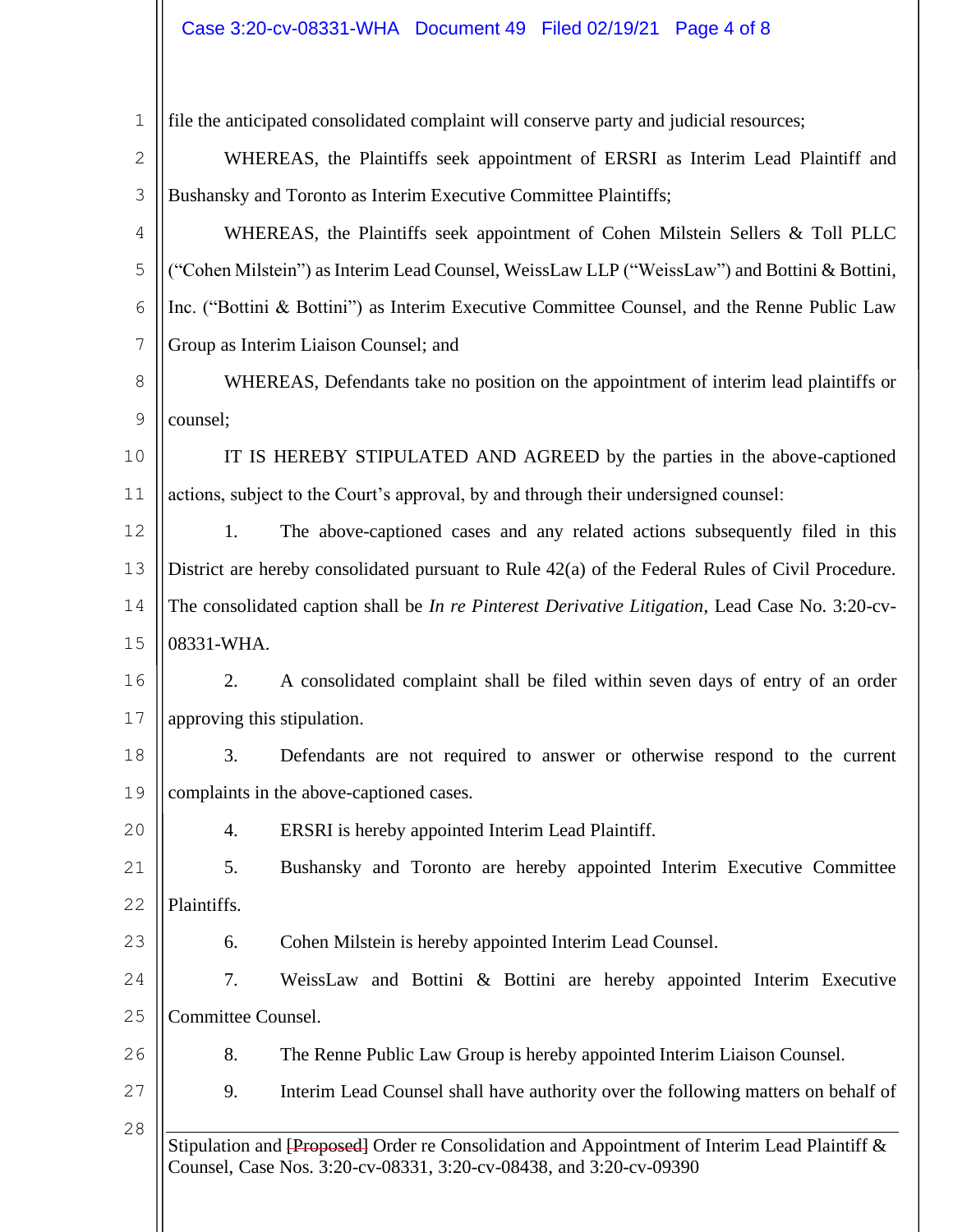## Case 3:20-cv-08331-WHA Document 49 Filed 02/19/21 Page 5 of 8

1 2 3 4 5 6 all plaintiffs: (a) convening meetings of plaintiffs' counsel; (b) in consultation with the Executive Committee, making assignments regarding initiating, responding to, scheduling, and briefing of motions, determining the scope, order and conduct of all discovery proceedings, and assigning work to plaintiffs' counsel in such a manner as to avoid duplication of effort and inefficiencies; (c) retaining experts; and (d) other matters concerning the prosecution of or resolution of the cases. No settlement negotiations are to be held without prior approval of the Court.

7 8 10. All plaintiffs' counsel shall keep contemporaneous time and expense records and exchange such records upon request with Interim Lead Counsel.

9 10 11 11. Interim Lead Counsel shall have authority to communicate with Defendants' counsel and the Court on behalf of derivative plaintiffs. Defendants' counsel may rely on all agreements made with Interim Lead Counsel, and such agreements shall be binding.

12 13 14 12. Interim Lead Counsel is charged with administrative matters such as receiving and distributing pleadings, notices, orders, motions and briefs, and advising parties of developments in the case.

15 16 17 13. Interim Lead Counsel shall coordinate activities to avoid duplication and inefficiency in the filing, serving, and/or implementation of pleadings, other court papers, discovery papers, and discovery practice.

18

## **IT IS SO STIPULATED.**

| 19 | DATED: January 21, 2021 | Respectfully submitted,                                                                                                                                             |
|----|-------------------------|---------------------------------------------------------------------------------------------------------------------------------------------------------------------|
| 20 |                         | <b>COHEN MILSTEIN SELLERS &amp; TOLL PLLC</b><br><b>JULIE GOLDSMITH REISER</b> (pro hac vice)                                                                       |
| 21 |                         | jreiser@cohenmilstein.com<br>MOLLY BOWEN (pro hac vice)                                                                                                             |
| 22 |                         | mbowen@cohenmilstein.com<br>LYZETTE WALLACE (pro hac vice)                                                                                                          |
| 23 |                         | lwallace@cohenmilstein.com                                                                                                                                          |
| 24 |                         | /s Julie Goldsmith Reiser                                                                                                                                           |
| 25 |                         | Julie Goldsmith Reiser                                                                                                                                              |
| 26 |                         | 1100 New York Ave. NW, 5th Floor<br>Washington, DC 20005                                                                                                            |
| 27 |                         | Telephone: (202) 408-4600                                                                                                                                           |
| 28 |                         |                                                                                                                                                                     |
|    |                         | Stipulation and [Proposed] Order re Consolidation and Appointment of Interim Lead Plaintiff &<br>Counsel, Case Nos. 3:20-cv-08331, 3:20-cv-08438, and 3:20-cv-09390 |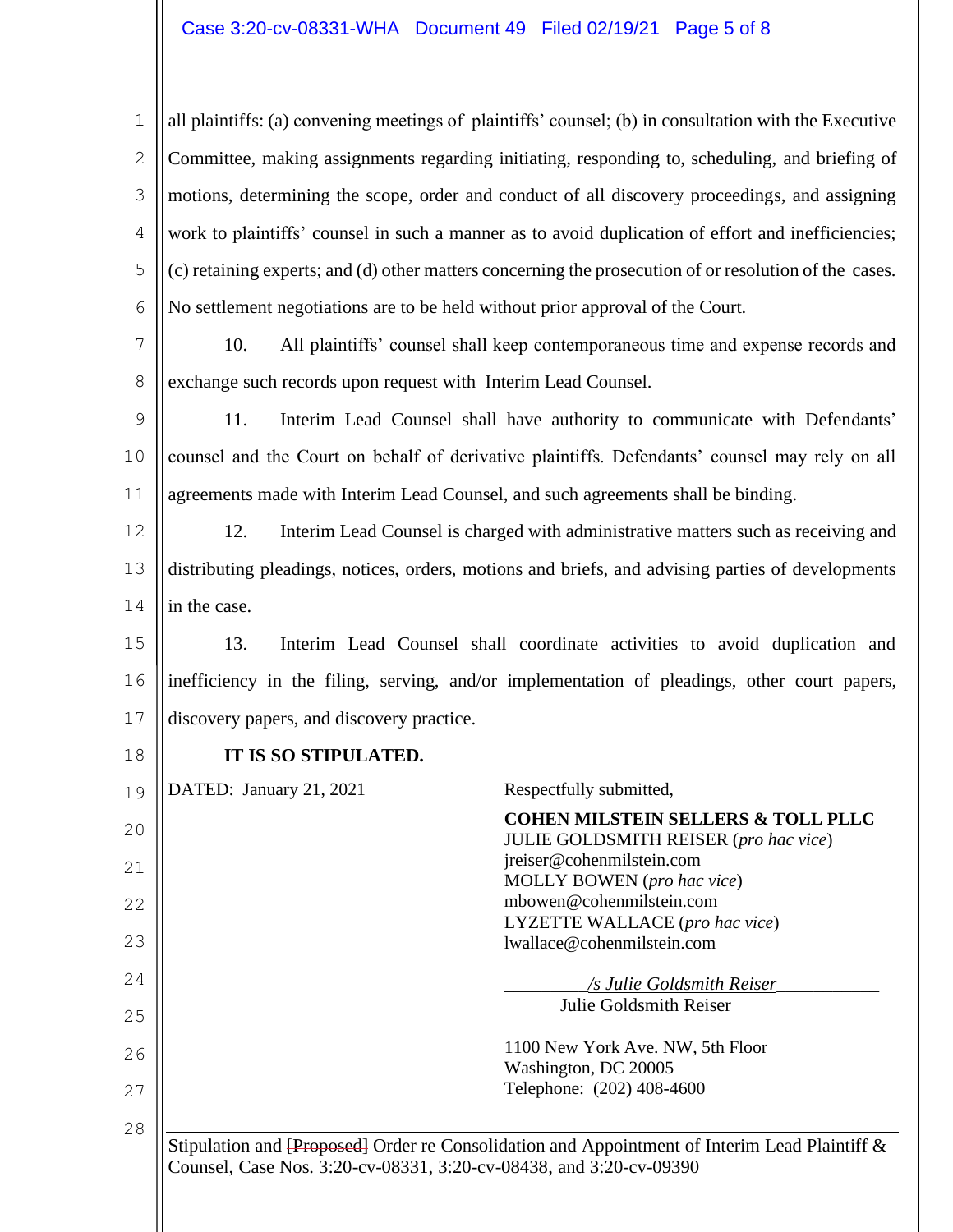|    |                         | Case 3:20-cv-08331-WHA Document 49 Filed 02/19/21 Page 6 of 8                                                                                                       |
|----|-------------------------|---------------------------------------------------------------------------------------------------------------------------------------------------------------------|
|    |                         |                                                                                                                                                                     |
| 1  |                         | Facsimile: (202) 408-4699                                                                                                                                           |
| 2  |                         | LAURA POSNER (pro hac vice)                                                                                                                                         |
| 3  |                         | lposner@cohenmilstein.com<br>88 Pine St., 14th Floor                                                                                                                |
| 4  |                         | New York, NY 10005                                                                                                                                                  |
| 5  |                         | Telephone: (212) 220-2925<br>Facsimile: (212) 838-7745                                                                                                              |
| 6  |                         | Counsel for Plaintiff The Employees' Retirement                                                                                                                     |
| 7  |                         | System of Rhode Island                                                                                                                                              |
| 8  | DATED: January 21, 2021 | <b>WEISSLAW LLP</b><br>JOSEPH H. WEISS (pro hac vice)                                                                                                               |
| 9  |                         | jweiss@weisslawllp.com                                                                                                                                              |
| 10 |                         | <u>/s Joseph H. Weiss</u>                                                                                                                                           |
| 11 |                         | Joseph H. Weiss                                                                                                                                                     |
| 12 |                         | DAVID C. KATZ (pro hac vice)<br>dkatz@weisslawllp.com                                                                                                               |
| 13 |                         | JOSHUA M. RUBIN (pro hac vice)<br>jrubin@weisslawllp.com                                                                                                            |
| 14 |                         | KELLY K. MORAN (pro hac vice)                                                                                                                                       |
| 15 |                         | kmoran@weisslawllp.com<br>1500 Broadway, 16th Floor                                                                                                                 |
| 16 |                         | New York, NY 10036<br>Telephone: (212) 682-3025                                                                                                                     |
| 17 |                         | Facsimile: (212) 682-3010                                                                                                                                           |
| 18 |                         | JOEL E. ELKINS (SBN 256020)                                                                                                                                         |
| 19 |                         | jelkins@weisslawllp.com<br>9100 Wilshire Boulevard, #725 E                                                                                                          |
| 20 |                         | Beverly Hills, CA 90210<br>Telephone: (310) 208-2800                                                                                                                |
|    |                         | Facsimile: (310) 209-2348                                                                                                                                           |
| 21 |                         | <b>Counsel for Plaintiff Stephen Bushansky</b>                                                                                                                      |
| 22 |                         |                                                                                                                                                                     |
| 23 | DATED: January 21, 2021 | <b>BOTTINI &amp; BOTTINI, INC.</b><br>FRANCIS A. BOTTINI, JR. (SBN 175783)                                                                                          |
| 24 |                         | fbottini@bottinilaw.com                                                                                                                                             |
| 25 |                         | ALBERT Y. CHANG (SBN 296065)<br>achang@bottinilaw.com                                                                                                               |
| 26 |                         | ANNE BESTE (SBN 326881)<br>abeste@bottinilaw.com                                                                                                                    |
| 27 |                         |                                                                                                                                                                     |
| 28 |                         | Stipulation and [Proposed] Order re Consolidation and Appointment of Interim Lead Plaintiff &<br>Counsel, Case Nos. 3:20-cv-08331, 3:20-cv-08438, and 3:20-cv-09390 |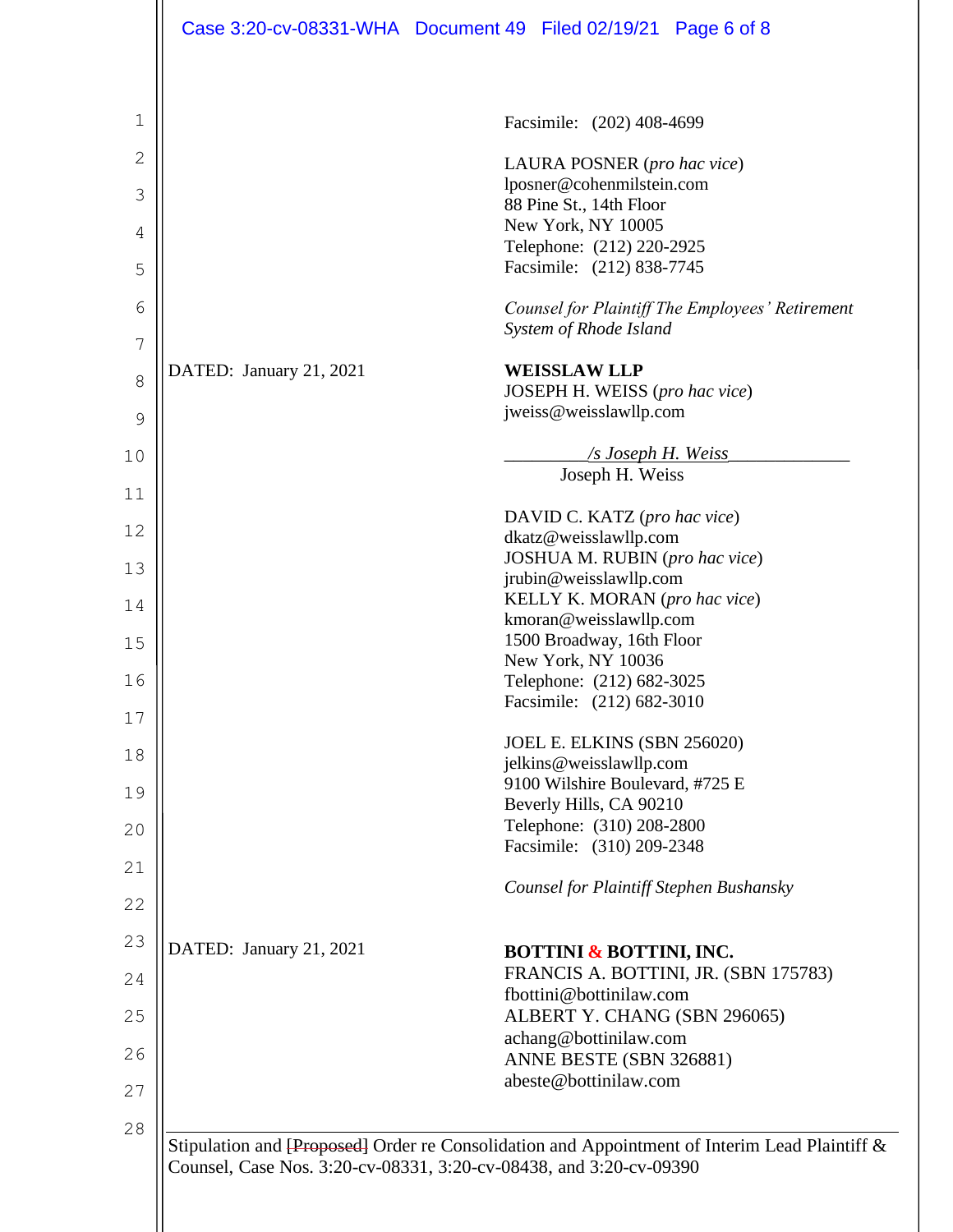|               |                         | Case 3:20-cv-08331-WHA Document 49 Filed 02/19/21 Page 7 of 8                                                                                                       |
|---------------|-------------------------|---------------------------------------------------------------------------------------------------------------------------------------------------------------------|
| 1             |                         | YURY A. KOLESNIKOV (SBN 271173)                                                                                                                                     |
| 2             |                         | ykolesnikov@bottinilaw.com                                                                                                                                          |
| 3             |                         | /s Francis A. Bottini, Jr.                                                                                                                                          |
| 4             |                         | Francis A. Bottini, Jr.                                                                                                                                             |
| 5             |                         | 7817 Ivanhoe Avenue, Suite 102                                                                                                                                      |
|               |                         | La Jolla, California 92037<br>Telephone: (858) 914-2001                                                                                                             |
| 6             |                         | Facsimile: (858) 914-2002                                                                                                                                           |
| 7             |                         | Counsel for Plaintiff Sal Toronto,                                                                                                                                  |
| 8             |                         | Trustee of the EllieMaria Toronto ESA                                                                                                                               |
| $\mathcal{G}$ | DATED: January 21, 2021 | <b>RENNE PUBLIC LAW GROUP</b>                                                                                                                                       |
| 10            |                         | LOUISE H. RENNE (SBN 36508)                                                                                                                                         |
| 11            |                         | lrenne@publiclawgroup.com<br>RUTH M. BOND (SBN 214582)                                                                                                              |
| 12            |                         | rbond@publiclawgroup.com<br>ANASTASIA BONDARCHUK (SBN 309091)                                                                                                       |
| 13            |                         | abondarchuk@publiclawgroup.com                                                                                                                                      |
| 14            |                         | /s Louise H. Renne                                                                                                                                                  |
| 15            |                         | Louise H. Renne                                                                                                                                                     |
| 16            |                         | 350 Sansome St., Suite 300<br>San Francisco, CA 94104                                                                                                               |
| 17            |                         | Telephone: (415) 848-7200                                                                                                                                           |
| 18            |                         | Facsimile: (415) 848-7230                                                                                                                                           |
| 19            |                         | Counsel for Plaintiff The Employees' Retirement<br>System of Rhode Island                                                                                           |
| 20            |                         |                                                                                                                                                                     |
| 21            | DATED: January 21, 2021 | <b>FRESHFIELDS BRUCKHAUS DERINGER US</b><br><b>LLP</b>                                                                                                              |
| 22            |                         | <b>BORIS FELDMAN (SBN 128838)</b>                                                                                                                                   |
| 23            |                         | boris.feldman@freshfields.com<br>DORU GAVRIL (SBN 282309)                                                                                                           |
| 24            |                         | doru.gavril@freshfields.com<br>DREW LIMING (SBN 305156)                                                                                                             |
| 25            |                         | drew.liming@freshfields.com                                                                                                                                         |
| 26            |                         | /s Boris Feldman                                                                                                                                                    |
| 27            |                         | Boris Feldman                                                                                                                                                       |
| 28            |                         |                                                                                                                                                                     |
|               |                         | Stipulation and [Proposed] Order re Consolidation and Appointment of Interim Lead Plaintiff &<br>Counsel, Case Nos. 3:20-cv-08331, 3:20-cv-08438, and 3:20-cv-09390 |